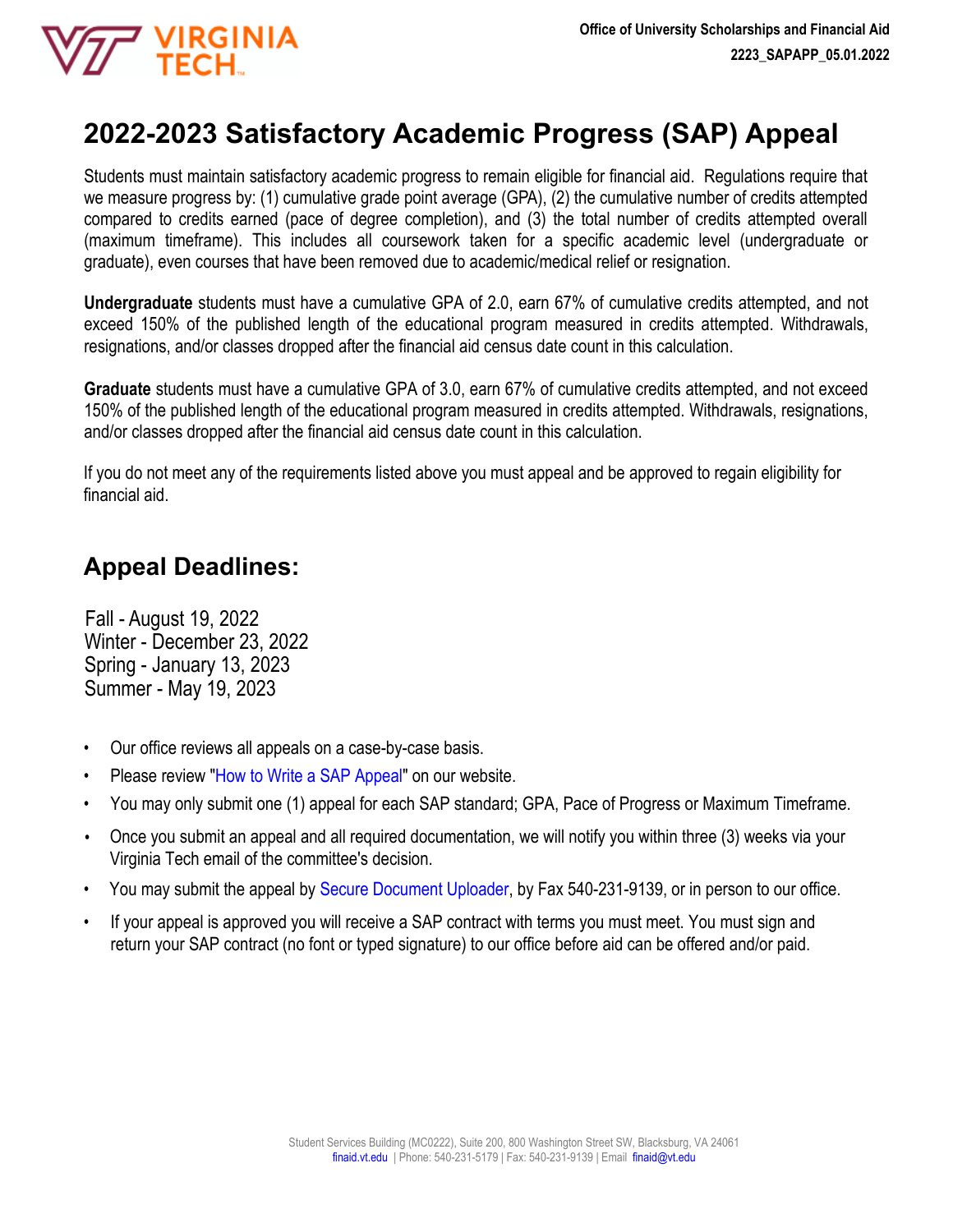

# **2022-2023 Satisfactory Academic Progress (SAP) Appeal**

| <b>First Name:</b>                                                                                                             | <b>Last Name:</b>               |                                    |  |
|--------------------------------------------------------------------------------------------------------------------------------|---------------------------------|------------------------------------|--|
| <b>Student ID:</b>                                                                                                             | Email:                          |                                    |  |
| Please choose all that apply:                                                                                                  |                                 | I am appealing to receive aid for: |  |
| I have submitted the 2022-2023 FAFSA.                                                                                          | <b>Fall 2022</b><br>Winter 2022 | Spring 2023<br>Summer 2023         |  |
| I have applied for an alternative student loan through a private lender.                                                       |                                 |                                    |  |
| am returning after being academically suspended from the University.                                                           |                                 |                                    |  |
| I have taken academic and/or medical relief and have listed the semester<br>and number of credits in the space provided below. |                                 |                                    |  |
|                                                                                                                                |                                 |                                    |  |
|                                                                                                                                |                                 |                                    |  |

**Are you failing for GPA or Pace of Progress?** If you are failing for GPA (< 2.0 UG or <3.0 GR) and/or Pace of Progress (earned/attemped credits < 67%) you must submit this appeal form and supporting documentation of your situation. Sources may include counselor, doctor, police, clergy, medical documentation, Cooks Counseling, Services for Students with Disabilities, or other documentation that supports the reason for your appeal.

### Yes

Are you failing for Maximum Timeframe? If you are failing for Maximum Timeframe (credits are approaching 150% of the published length of your educational program), you must submit this appeal form and your academic advisor must also complete the [SAP Academic Advisor](https://finaid.vt.edu/content/dam/finaid_vt_edu/forms/2223/SAPADV_2223.pdf) form.

### $\Box$  Yes

**Are you failing for Maximum Timeframe and GPA and/or Pace of Progress?** If you are failing for both Maximum Timeframe and GPA and/or Pace of Progress you will need to submit the SAP Appeal form, the SAP Academic Advisor form and the 3rd party supporting documentation.

### $\Box$  Yes

This is your opportunity to tell us specifically what caused you not to meet SAP standards and to provide a clear plan on how you are going to return to SAP compliance and stay incompliance in the future. Please review "[How](https://finaid.vt.edu/appeals/satisfactory-academic-progress/sap-appeal/sap-guideline.html) [to Write a SAP Appeal"](https://finaid.vt.edu/appeals/satisfactory-academic-progress/sap-appeal/sap-guideline.html) on our website and answer the two (2) questions below with detailed responses. If you are academicly suspended from the University this is not an appeal of that suspension, this is an appeal to request reinstatment of your financial aid and/or the ability to have a alternative student loan from a private lender certified.